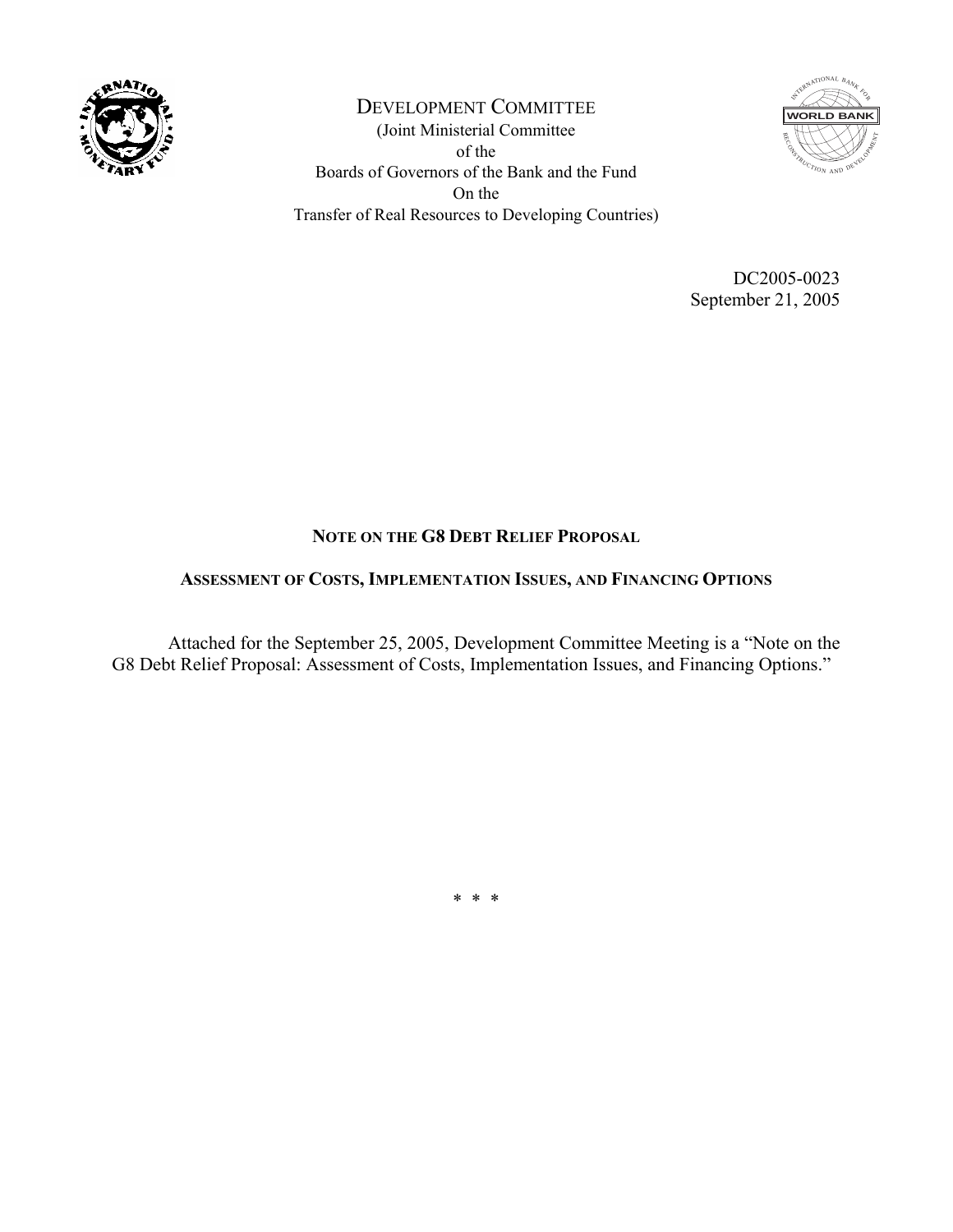#### **DEVELOPMENT COMMITTEE MEETING - SEPTEMBER 25, 2005**

### **Note on the G8 Debt Relief Proposal**

### **Assessment of Costs, Implementation Issues, and Financing Options**

### I. INTRODUCTION

1. **G8 countries have proposed to augment debt relief to completion point HIPCs while**  preserving the financing capacity of the IFIs.<sup>1</sup> The G8 proposal has two objectives: canceling debt owed by HIPCs to help achieve their Millennium Development Goals (MDGs), while safeguarding the long-term financing capacity of IDA and the AfDF; and encouraging the best use of additional donor resources for development by allocating them to low income countries on the basis of policy performance. This note summarizes the paper discussed by Bank Executive Directors on September 8,  $2005$ ,  $2$  and provides information on the views of IDA Deputies, who met in Paris on September 11, 2005.

#### II. KEY ELEMENTS OF THE G8 PROPOSAL AND ITS BENEFITS

2. **The G8 proposal calls for 100 percent cancellation of IDA, AfDF and IMF debt stocks for HIPCs that have reached, or will reach, completion point**. Eighteen completion point HIPCs would be immediately eligible; the remaining 10 interim and 10 pre-decision point HIPCs would become eligible once they reach completion point, as would countries that qualify for the HIPC Initiative under the sunset clause extension. Annual gross assistance flows from IDA and AfDF to a country would be reduced by the amount of relief during that year. Additional resources provided to IDA and AfDF by the donors (to compensate for the forgone debt service from the country) would be re-allocated to a larger subset of IDA and AfDF recipients than that contemplated for debt relief, based on each institution's existing performance-based allocation mechanism. Donors would provide additional contributions to IDA and AfDF to offset "dollar for dollar" the forgone principal and interest repayments due over 40 years. More specifically, donors would make additional funds available to cover the full costs for the IDA14 (\$1 billion, for FY07 and FY08) and AfDF10 periods.<sup>3</sup> Thereafter, donors would commit to cover the full costs for the duration of the cancelled loans, by making contributions additional to regular replenishments of IDA and AfDF. The proposal seeks equivalent

 $\overline{a}$ 1 This proposal was initially agreed upon by the G8 Finance Ministers at their meeting in London on June 10-11, 2005, and reaffirmed by G8 Heads of State at the Gleneagles Summit on July 8, 2005. The proposal is set out in the G8 Finance Ministers' Communiqué entitled "Conclusions on Development", issued on June 11, 2005.

<sup>2</sup> *The G8 Debt Relief Proposal: Assessment of Costs, Implementation Issues and Financing Options*, SecM2005-0466, September 6, 2005.

<sup>3</sup> The IMF is treated differently. The proposal recommends a combination of internal IMF resources to fund debt relief to 35 HIPCs, excluding countries with protracted arrears and countries that may become eligible for HIPC assistance under the extended sunset clause (through December 31, 2006).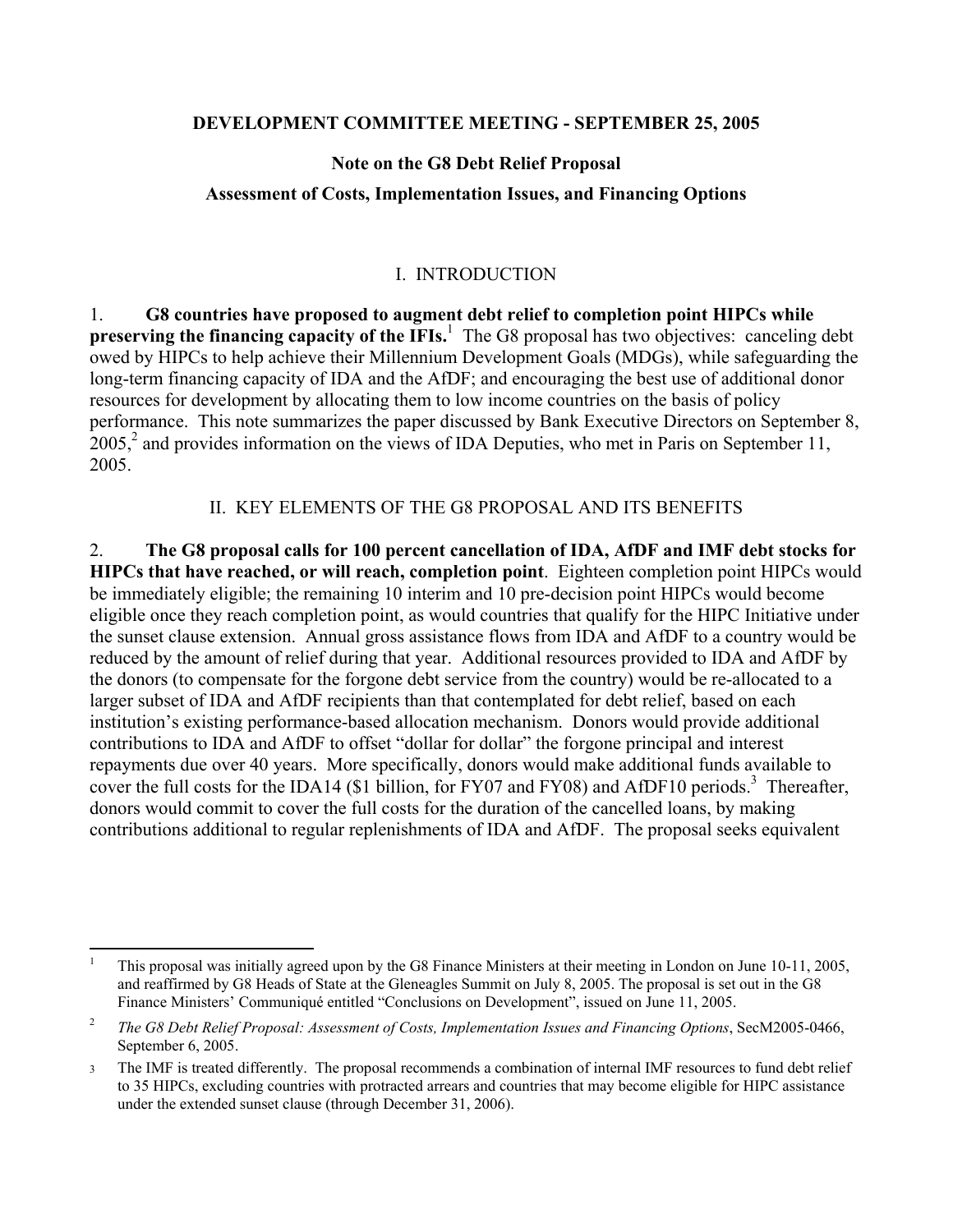contributions from non-G8 donors, based on agreed burden shares.<sup>4</sup> The elements of the initial proposal are discussed below.

3. **Potential benefits from the G8 proposal:** First, it would facilitate long-term debt sustainability by reducing debt ratios in HIPCs. For the 18 completion point countries, the average NPV debt to export ratio would fall from 140 percent (after HIPC relief) to an estimated 52 percent after implementation of the G8 proposal. Second, additional donor contributions to replace lost credit reflows would bring timely benefits in the form of resources that could be used to achieve Millennium Development Goals (MDGs). Moral hazard and equity concerns associated with previous debt relief would be avoided since "gross assistance flows" from IDA to eligible countries would be reduced by the volume of debt relief. Re-allocating "replacement" donor contributions using IDA's performancebased allocation system (PBA) would help strengthen the link between resource transfers and country performance.Realizing these potential benefits of debt relief would require actual additionality of donor financing, as well as adequate governance and public expenditure management standards and a prudent post-relief borrowing policy in countries receiving debt relief.

### III. COSTS AND IMPACT ON IDA

4. **IDA's core estimated cost of providing debt relief under the G8 proposal is \$42.5 billion over 40 years.** Costs of \$42.5 billion represent the cumulative debt service forgone from the 38 HIPCs, based on debt outstanding and disbursed as of December 31, 2004 (the cutoff date), and an implementation date of July 1, 2006.<sup>5</sup> These costs would rise to a total of \$56.5 billion if a further 8 IDA countries qualify as HIPCs by end-2006 under the HIPC sunset clause.<sup>6</sup> If debt relief is confined to disbursed credits these costs decline significantly (Table 1). Forgone credit reflows would start at \$1.0 billion during the IDA14 period (for FY07 and 08) and would increase to \$6.1 billion by IDA20 (FY24-26). Over the first decade (FY07-16), IDA's costs of debt relief under the G8 proposal would amount to \$8.9 billion.<sup>7</sup>

5. **The costs of the G8 proposal have the potential, if unfinanced, to change IDA's balance sheet significantly, lowering total assets**. Debt relief under the G8 proposal could result in the cancellation of about 27 percent of IDA's assets, at end-June 2005. This figure would rise to

 $\overline{4}$ 4 The G8 Finance Ministers' Communiqué states in footnote 2 that "additional donor contributions would be provided on the basis of IDA13 and AfDF10 burden shares."

<sup>5</sup> IDA's forgone SDR-denominated reflows are valued at the foreign exchange rate at end-2004 (USD/SDR 1.54899). Donors would need to select the exchange rates to be applied for converting SDR-based costs into the national currency of each donor.

<sup>6</sup> The IMF and IDA Boards extended in September 2004 the sunset clause of the HIPC Initiative to end-2006. Staffs of the Fund and the Bank have started assessing information on countries that may become potentially eligible for assistance under the HIPC Initiative based on their estimated end-December 2004 debt burden indicators. New potentially-eligible countries could include Eritrea, Haiti, the Kyrgyz Republic and Nepal. For other countries, limited data availability introduces further uncertainty as to whether they would fulfill the HIPC Initiative's indebtedness criteria, as their debt ratios fall within a "gray zone" measured by a margin of 10 percent around the applicable HIPC thresholds. The countries that were not previously listed among pre-decision point HIPCs are Bangladesh, Bhutan, Sri Lanka and Tonga.

<sup>7</sup> This amount includes \$5.9 billion in principal reflows and charges that have already been committed in advance for disbursements under previous IDA replenishments, consistent with the IDA advance commitment framework which has been in place since FY89.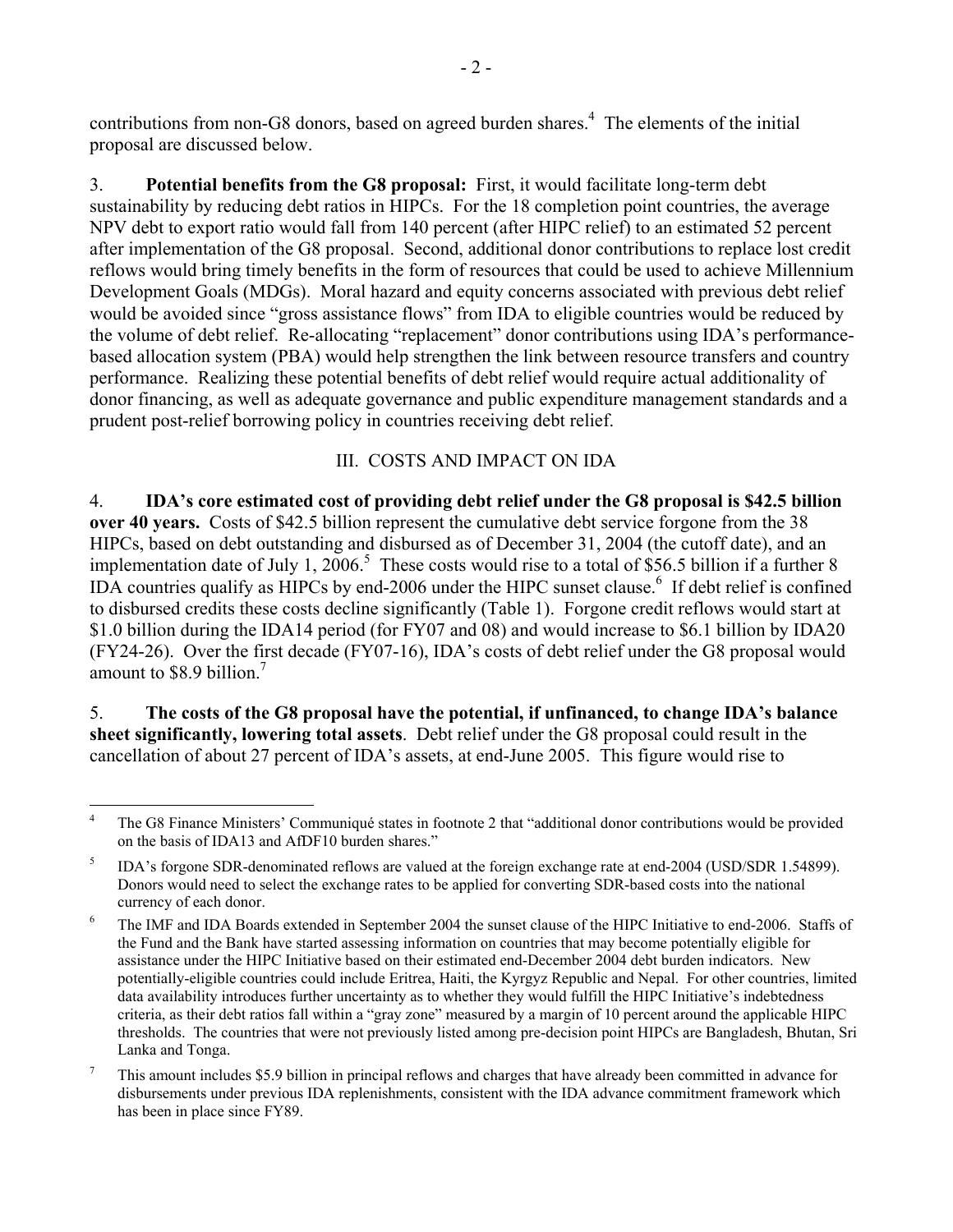36 percent if additional countries became HIPC-eligible under the sunset clause. Combined with costs under the existing HIPC Initiative, IDA could cancel up to 46 percent of its assets. $8$ 

6. **Additionality will allow IDA to increase total assistance flows over the IDA14 period to most of the 18 post-completion point HIPCs.** However, even with additionality, new IDA commitments to most eligible HIPC countries would decrease over the IDA14 period, as new commitments are netted out to take account of forgiven debt service. The final outcome in terms of new commitments would depend on the choice of countries that would benefit from the reallocation of replacement donor resources, for example: all IDA countries; IDA-only countries; or any other subset.

7. **On the issue of costs and impact on IDA, IDA Deputies generally emphasized the need to look carefully at the structure of IDA's costs**. Three cost drivers, on which a range of views was expressed, were identified as of special interest: the choice of cut-off date; whether countries potentially qualifying for HIPC status under the sunset clause should automatically be included in the G8 scheme; and, most importantly, whether coverage should be confined to fully disbursed credits or extended to all debt outstanding and disbursed.

> **Table 1: G8 Proposal - Cost Estimates for IDA under Different Scenarios**  (Cutoff date of December 31, 2004; implementation date of July 1, 2006; USD billion equivalents, at end-2004 foreign exchange rates)

| Credit Coverage                | 38 HIPCs | 38 HIPCs plus<br><b>Sunset Clause Countries</b> |
|--------------------------------|----------|-------------------------------------------------|
| Disbursed and Outstanding Debt | 42.5     | 56.5                                            |
| <b>Fully Disbursed Credits</b> | 32.4     | 44.4                                            |

Source: IDA staff estimates.

 $\overline{a}$ 

### IV. FINANCING CONSIDERATIONS

8. **The G8 proposal makes a clear commitment to additional donor resources to fully compensate IDA for lost reflows resulting from debt cancellation.** The proposal adds to existing donor commitments under the HIPC Initiative and the recent shift to IDA grants. The combined impact would increase IDA's reliance on future donor financing.

9. **Long-term financing mechanisms are not explicitly defined in the G8 Communiqué**. Donors agreed to provide funding upfront for the IDA14 period (FY06-08). With implementation expected to start in FY07, this would result in firm financing commitments of \$1.0 billion for FY07 and FY08. Subsequent financing by donors would become available over time as reflows are forgone. At the same time, full upfront debt stock relief for the core 38 HIPC countries would lower IDA's receivables by \$42.5 billion as countries reach their completion points. The financing solution

<sup>8</sup> IDA's assets in its financial statements as of June 30, 2005 are \$130.4 billion. This amount is net of the current HIPC allowance of \$11.7 billion, reflecting debt relief yet to be provided. It also excludes \$2.4 billion of principal relief already provided by IDA. Adding these two allowances result in total assets, before HIPC relief, of \$144.5 billion. This is the amount of total IDA assets against which the combined impact of the G8 proposal and the HIPC Initiative is being assessed.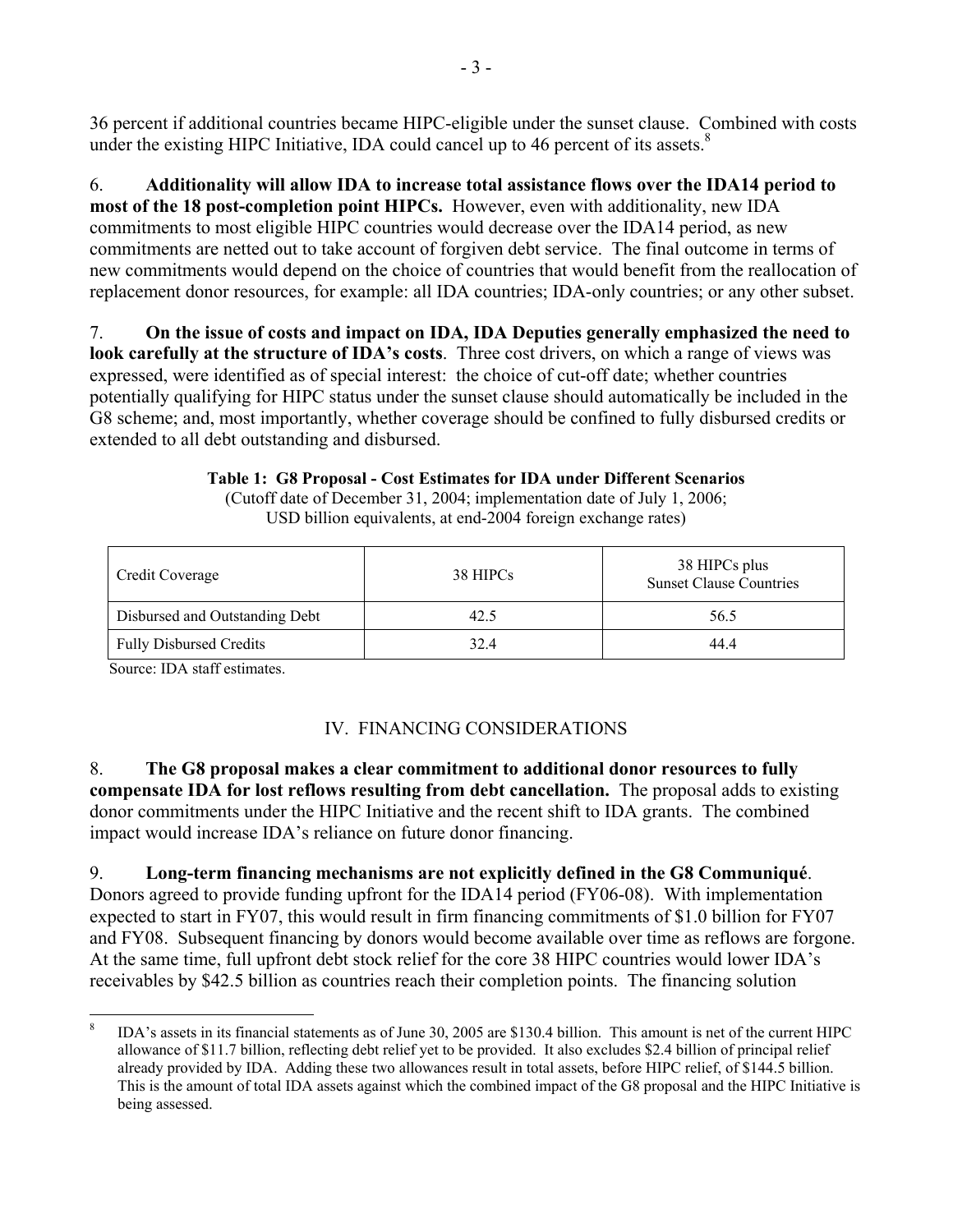therefore needs to include both long-term assurance and a baseline upon which the additionality of that financing can be assessed. The real value of donor contributions in IDA14 would seem an appropriate baseline.<sup>9</sup>

10. **In the IDA Deputies' discussion, many participants emphasized the important long-term role of IDA in financing of poor countries and the significance of IDA in the international development architecture**. Deputies stressed that secure and clearly additional financing was critical to the viability of the G8 proposal. The financing options put forward by management were seen as a useful starting point, $10$  and a range of views was expressed on the practicability of a baseline to establish the additionality of donor financing for debt relief. Overall, however, participants emphasized that more was needed to clarify the financing commitments. The IDA Deputies asked G8 countries to develop stronger and more specific commitments, consistent with national budgetary and parliamentary procedures, to provide greater financing assurance to IDA over the long term.

### V. LEGAL CONSIDERATIONS

11. **Implementation of the G8 proposal would require IDA to provide 100 per cent debt cancellation for eligible countries**. IDA's Articles of Agreement authorize IDA to agree to a relaxation or other modification of financing terms. In 2000, the Executive Directors decided that interpretation of the Articles was required to provide *partial* debt forgiveness. Total debt forgiveness would thus require a further interpretation of the Articles. IDA's Executive Directors would assess such factors as the impact on IDA's financial position relative to its current position, on the rights of IDA members, and on IDA's institutional framework. In addition, if the Executive Directors recommend revisions to the IDA14 framework to address allocation of voting rights for additional contributions, or if changes are made in the resource or grant allocation mechanism, then decisions by IDA's Board of Governors, by a two-thirds majority vote, would be in order.

### VI. ENSURING THE BENEFITS OF DEBT RELIEF

12. **Ensuring the benefits of debt relief requires adequate standards related to governance and public expenditure management in recipient countries.** The G8 proposal commits to ensure that governance and public expenditure management standards continue to be met in post-completion point countries. To achieve this, a two-step process could be followed. First**,** countries would need to continue meeting the key HIPC criteria that made them eligible for completion point.<sup>11</sup> Second, the Bank would assess governance-related aspects of the CPIA, to determine whether performance has been maintained on governance, public expenditure management and related factors since completion

<sup>-&</sup>lt;br>9 Maintaining the real value of IDA14 donor contributions in SDR terms would be comparable to the 2.0 percent annual real increase in donor contributions over the past two decades, from IDA8 through IDA14.

 $10$  In its paper of September 8, 2005, management outlined three stylized options: (i) full upfront financing commitments and debt write-offs, during IDA14; (ii) donor financing commitments and debt write-offs over four IDA replenishments (IDA14-IDA17), a period of 12 years; and (iii) progressive financing and pari passu debt write-offs over a period of four decades. Donors would provide their financing commitments to IDA through Instrument of Commitments (IoCs), in line with the established contribution procedures under regular IDA replenishments.

<sup>&</sup>lt;sup>11</sup> This includes satisfactory performance under: (i) the country's PRSP; and (ii) its Fund program, if in place. If the country does not have a program with the Fund, a satisfactory review of its recent macroeconomic policy performance, as assessed by the Fund, would be required.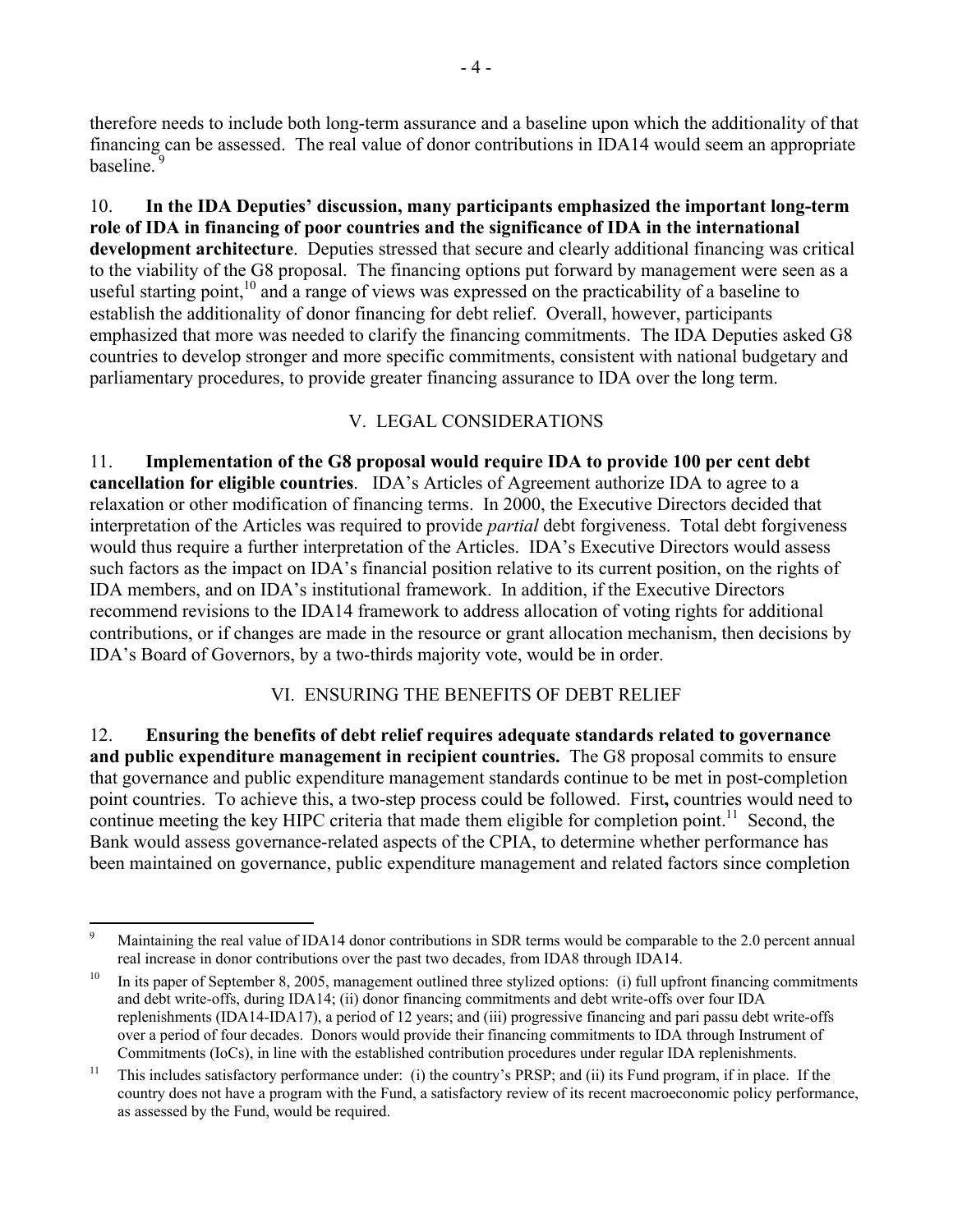point.<sup>12</sup> Staff could present this assessment, prepared in coordination with the IMF and the AfDF for the 18 post-completion point HIPCs, to Executive Directors, who could decide on the countries that would receive relief. In the IDA Deputies' discussion, participants endorsed the emphasis of the G8 proposal on maintenance of strong performance and good governance by qualifying HIPC countries, and allocation of additional donor resources using IDA's performance-based allocations. Most participants considered that HIPC conditionality provided adequate conditions for entry, although a few noted that this would require further consideration depending on whether debt cancellation occurred upfront or, as some participants preferred, over time as financing was received.

13. **The amount and terms of post-relief borrowing by the recipient countries are also critical to ensure that the benefits of debt relief materialize.** The current joint Bank-Fund debt sustainability framework (DSF), in combination with monitoring "free riding" behavior, provides a framework to help address concerns about unsustainable post-relief borrowing. In the IDA Deputies' discussion, it was underlined that measures should be taken to prevent the re-accumulation of unsustainable debt, particularly from non-concessional sources, and that further work was needed on "free riders" and on possible future growth of multilateral debt. The IDA14 Mid-Term Review was seen as a good opportunity to assess whether the Bank-Fund Debt Sustainability Framework can be improved upon to prevent the accumulation of debt to unsustainable levels.

# VII. CONCLUSION AND ISSUES FOR DISCUSSION

14. **The G8 debt relief proposal offers significant benefits for poor countries, and the potential for a substantial increase in resources towards achievement of the MDGs**. At the same time, it presents complex design issues, and potentially serious implications for the financing of IDA and its long-term developmental role. For these reasons, discussions in the Board and among the IDA Deputies have laid particular stress on the interdependence of the different elements of the proposal as an overall package, around which agreement could be reached. While a number of specific elements have been clarified in the discussions thus far, further development and consensus-building are still needed to enable the critical decisions to be made on such a package. Given the widespread expectations and the importance of the issue, this is an urgent priority in the upcoming days.

# 15. **Ministers may wish to discuss the following issues**:

 $\overline{a}$ 

- Do Ministers agree with the primary goal of forgiving the multilateral debt of HIPC countries, within a framework that strengthens performance and provides secure financial support for IDA and the AfDF?
- Should debt cancellation be limited to the current 38 HIPC countries, or should it be extended to countries that may qualify as HIPCs in the future under the sunset clause?
- Should debt cancellation cover fully disbursed credits only, or should it also include the disbursed portion of projects that are still under implementation as of the cutoff date?

<sup>&</sup>lt;sup>12</sup> Among the 16 indices that form the CPIA (Country Policy and Institutional Assessment), five form a "cluster" related to public sector governance. This cluster includes property rights and rule-based governance, quality of budgetary and financial management, efficiency of revenue mobilization, quality of public administration, transparency, accountability and corruption in the public sector.